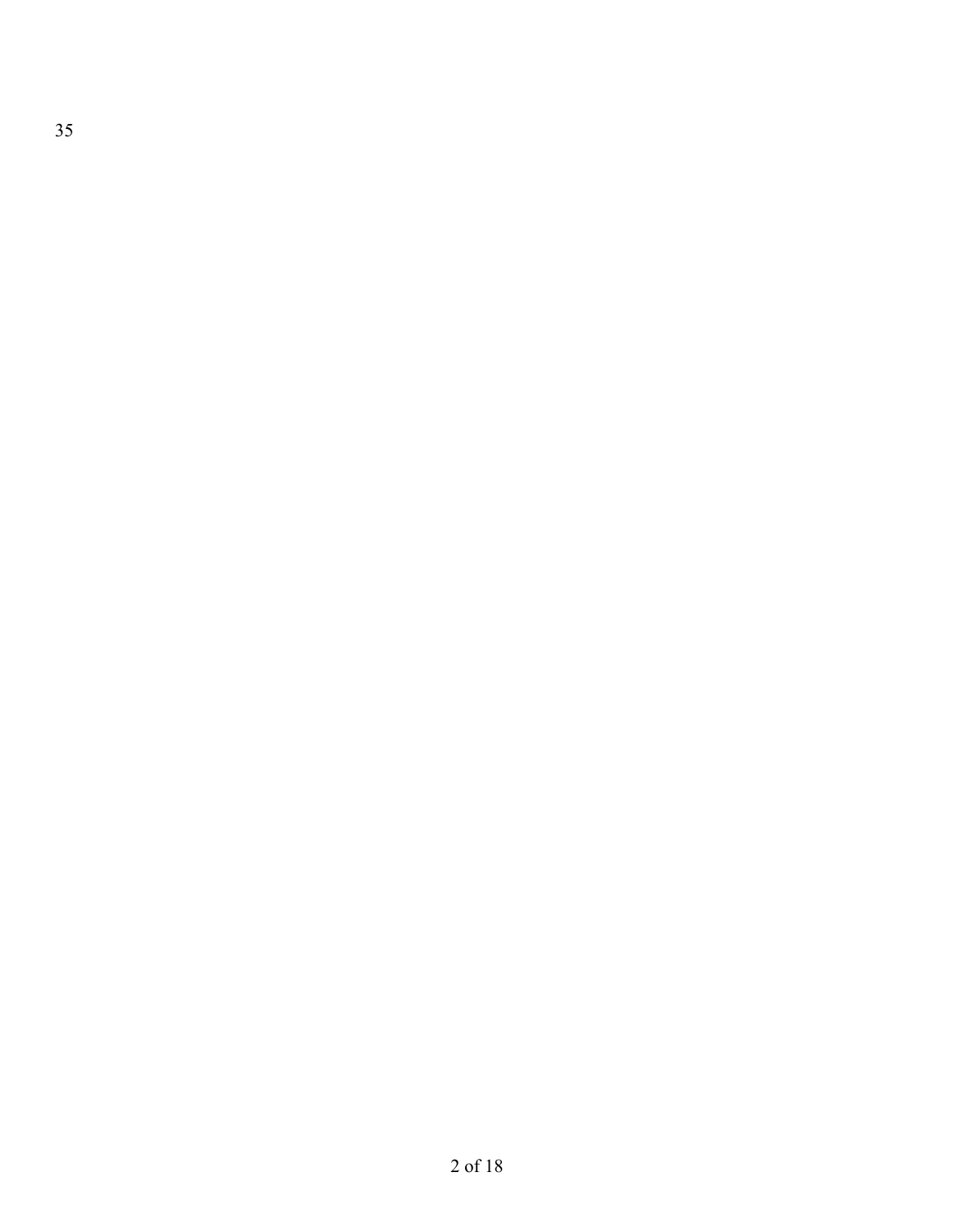### 36 **Abstract**

37

38 This specification defines requirements, test assertions and test cases for extracting and reporting

39 evidence of probative value from mobile devices, including smart phones, tablets, Universal

40 Integrated Circuit Cards (UICCs) and feature phones.. Mobile devices contain a wealth of

41 information potentially relevant to an investigation.

42

43 This document defines mobile forensic data acquisition tools requirements. The requirements are

44 used to derive test assertions, statements of conditions that are checked after a test case is run. Each

45 test assertion is covered by one or more test cases consisting of a test protocol and the expected test

46 results. The test case protocol specifies detailed procedures for setting up the test, executing the test,

- 47 and measuring the test results.
- 48

49 Comments and feedback are welcome. This document, and future revisions, are available for

50 download at: https://www.cftt.nist.gov/mobile\_devices.htm.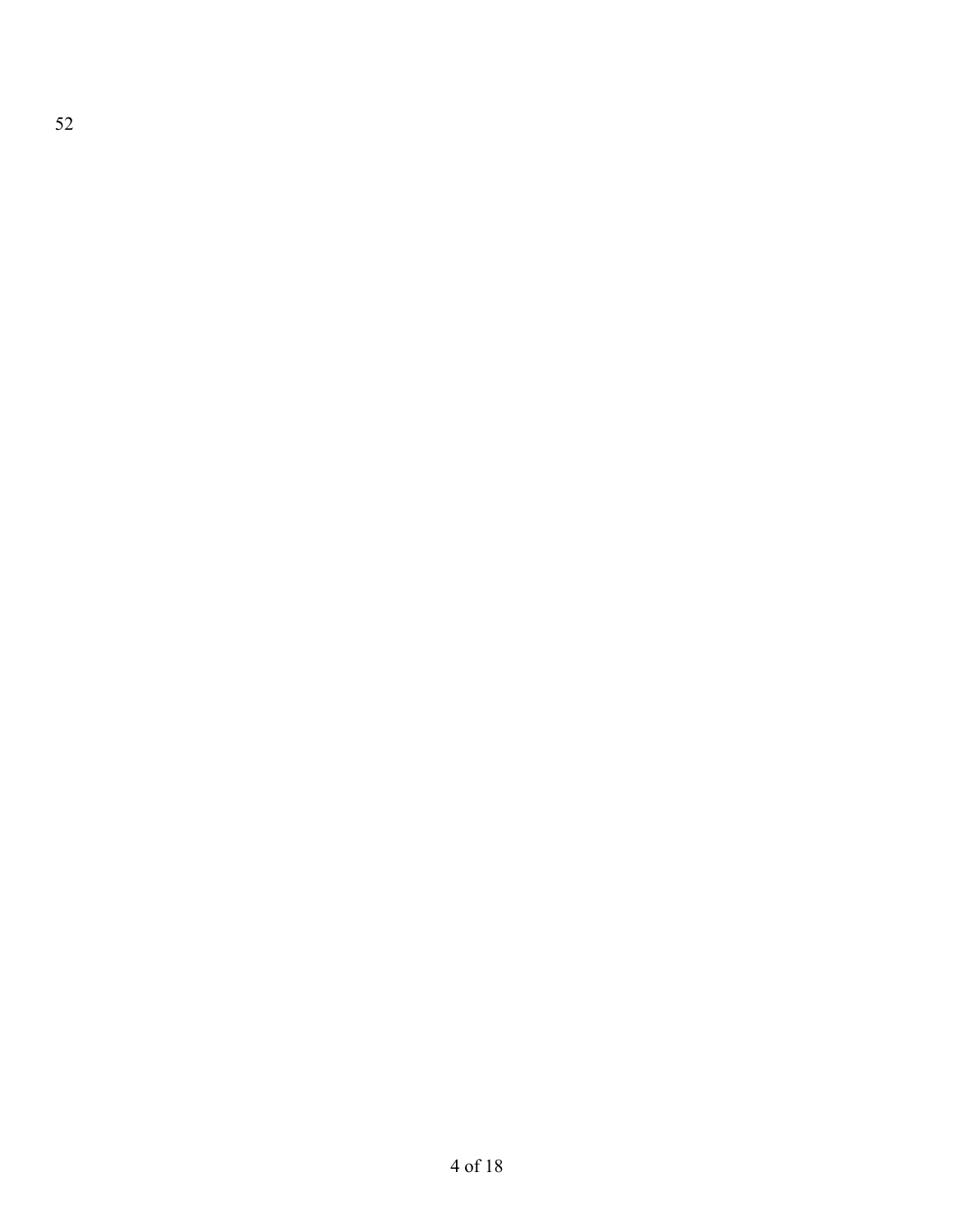| 53             |                 |     | <b>TABLE OF CONTENTS</b> |  |
|----------------|-----------------|-----|--------------------------|--|
| 54             |                 |     |                          |  |
| 55             |                 |     |                          |  |
| 56             | 2               |     |                          |  |
| 57             | 3               |     |                          |  |
| 58             | 4               |     |                          |  |
| 59             | 5               |     |                          |  |
| 60             |                 | 5.1 |                          |  |
| 61             |                 | 5.2 |                          |  |
| 62             |                 | 5.3 |                          |  |
| 63             | 6               |     |                          |  |
| 64             |                 | 6.1 |                          |  |
| 65             |                 | 6.2 |                          |  |
| 66<br>67<br>68 | $7\overline{ }$ |     |                          |  |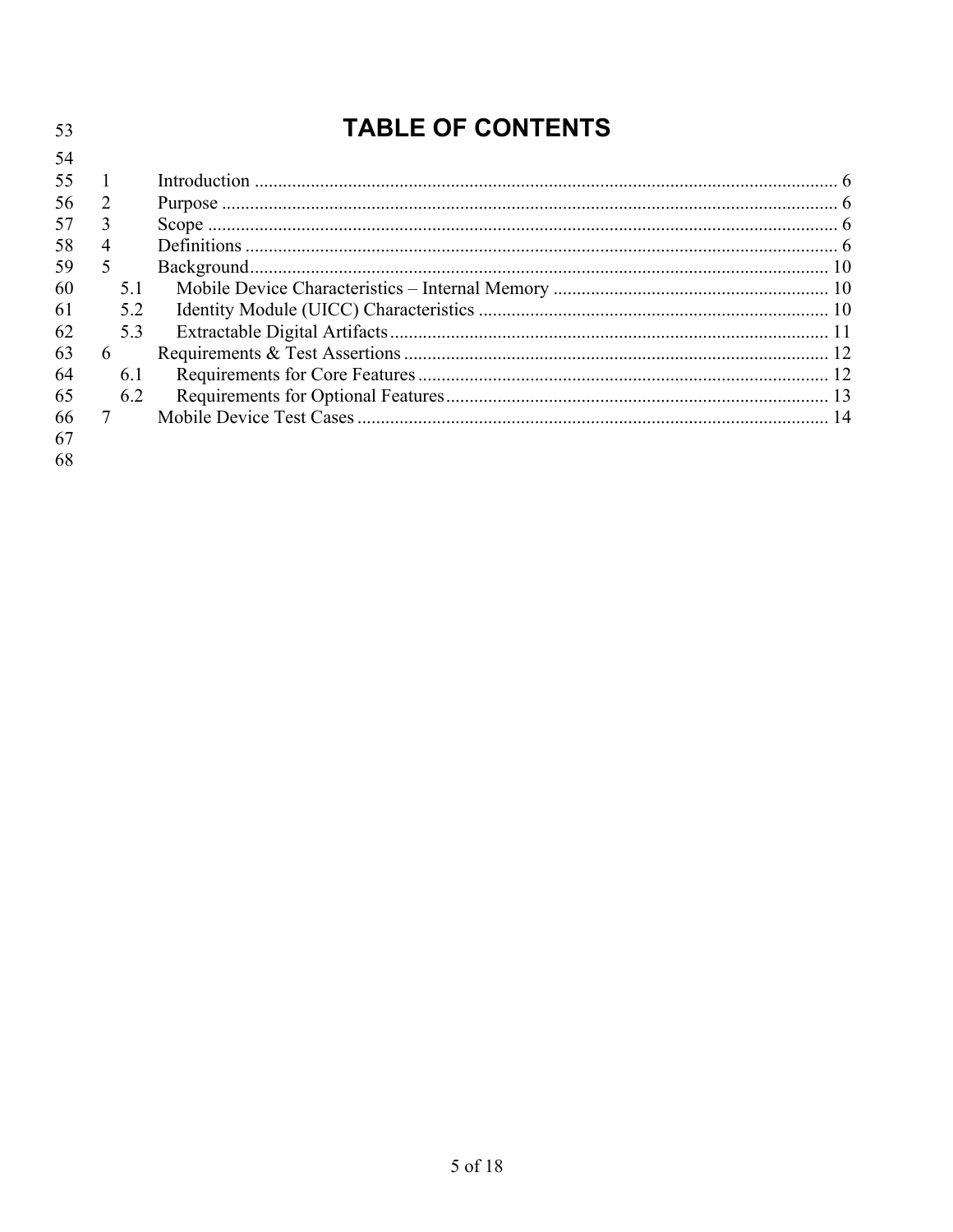# 69 **1 Introduction**

 70 There is a critical need in the law enforcement community to ensure the reliability of computer 71 forensic tools. A capability is required to ensure that forensic tools consistently produce accurate,

72 repeatable and objective test results. The goal of the Computer Forensic Tool Testing (CFTT) project

73 at the National Institute of Standards and Technology (NIST) is to establish a methodology for testing

74 computer forensic tools by the development of functional specifications, test procedures, test criteria,

- 75 test sets, and test hardware. The results provide the information necessary for toolmakers to improve
- 76 tools, for users to make informed choices about acquiring and using computer forensics tools, and for 77 interested parties to understand the tools' capabilities. This approach for testing computer forensic

78 tools is based on well-recognized international methodologies for conformance testing and quality

79 testing. This project is further described at http://www.cftt.nist.gov/.

80

 81 The Computer Forensics Tool Testing (CFTT) program is a joint project of the Department of 82 Homeland Security (DHS) Science and Technology Directorate, the National Institute of Justice 83 (NIJ), and the National Institute of Standards and Technology.

84

#### 85 **2 Purpose**

 86 This specification defines requirements, test assertions and test cases for mobile device forensic tools 87 capable of performing the following tasks:

- 88
- 89 1. Performing a logical acquisition of mobile device data artifacts into an image file,
- 90 2. Performing a physical acquisition via bootloader of a mobile devices memory into an image 91 file,
- 92 3. Extraction and presentation of data artifacts from an image file created by the tool.
- 93 4. Extraction and presentation of data artifacts from an image file created by a hardware 94 technique such as JTAG or chip-off.
- 95

 96 The requirements are used to derive test assertions, statements of conditions that are checked after a 97 test case is run. Each test assertion is covered by one or more test cases consisting of a test protocol 98 and the expected test results. The test case protocol specifies detailed procedures for setting up the

- 99 test, executing the test, and measuring the test results.
- 100

# 101 **3 Scope**

 102 The scope of this specification is limited to software and hardware tools capable of extracting and 103 presenting the internal memory of feature phones, smart phones, tablets and UICCs. The mobile 104 device tool specification is general and capable of being adapted to other types of mobile device 105 forensic hardware and software.

106

# 107 **4 Definitions**

108 This glossary defines terms used within this document.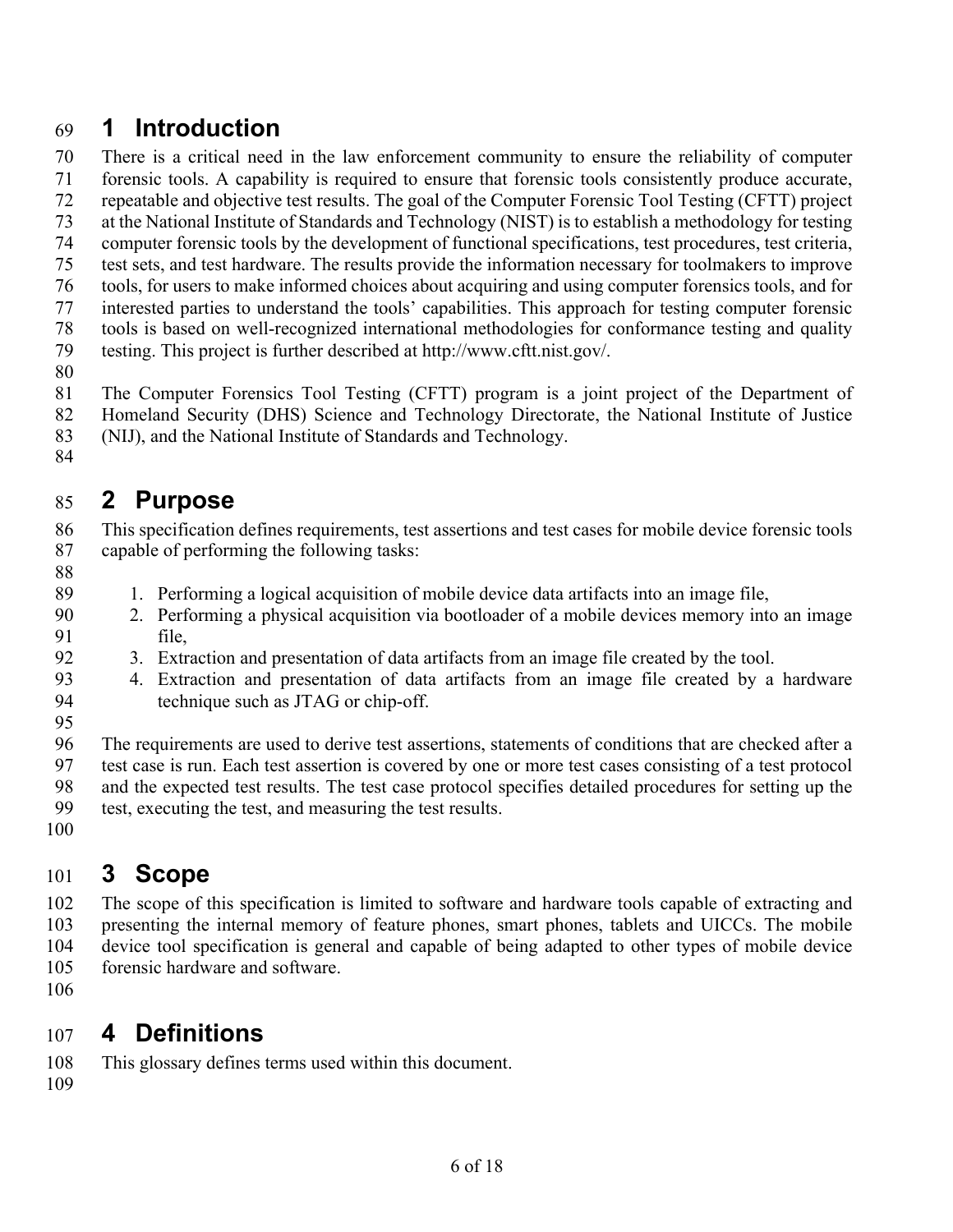- 110 **Acquisition** The process by which digital data from a mobile device is copied into an image file.
- 111 There are several types of acquisitions:
- 112 Logical acquisition: Extraction of a set of supported digital artifacts from the device 113 memory.
- 114 Selective acquisition: Extraction of a subset of supported digital artifacts from the device 115 memory.
- 116 File system acquisition: Extraction of the file system structure and content from the device 117 memory.
- 118 Physical acquisition: A copy of the device physical memory.
- 119 UICC acquisition: Extraction of the supported artifacts from a UICC.
- 120 **Analysis** The examination of acquired data for its significance and probative value.
- 121 **Associated data** Data (e.g., graphics, address, notes, etc.) that are attached with a specific data 122 object such as an address book entry/Contact, MMS message, etc.
- 123 **Bluetooth**  A wireless protocol that allows two similarly equipped devices to communicate with 124 each other within a short distance (e.g., 30 ft.).
- 125 **Boot loader**  Software temporarily installed on a mobile device enabling access to perform a 126 physical data extraction including unallocated data areas.
- 127 **Case file** A file containing case description data and possibly an image file containing data from 128 an acquisition.
- 129 **Chip-off** Data extraction which involves physically removing flash memory chip(s) from a 130 mobile device.
- 131 **Code Division Multiple Access (CDMA)** A spread spectrum technology for cellular networks 132 based on the Interim Standard-95 (IS-95) from the Telecommunications Industry Association 133 (TIA).
- 134 **CDMA Subscriber Identity Module (CSIM)** CSIM is an application to support CDMA2000 135 phones that runs on a UICC, with a file structure derived from the R-UIM card.
- 136 **Data Artifacts** Files or directories stored in the internal memory of a mobile device or UICC such 137 as address book entries, Personal Information Management (PIM) data, call logs, text messages, 138 standalone files (e.g., audio, documents, graphic, video).
- 139 **Electronic Serial Number (ESN)**  A unique 32-bit number programmed into CDMA phones 140 when they are manufactured.
- 141 **Examination**  A technical review that makes the evidence visible and suitable for analysis; as well 142 as tests performed on the evidence to determine the presence or absence of specific data.
- 143 **Feature Phone** A mobile device that primarily provide users with simple voice and text 144 messaging services.
- 145 **File System**  A software mechanism that defines the way that files are named, stored, organized, 146 and accessed on logical volumes of partitioned memory.
- 147 **Global Positioning System (GPS)** A system for determining position by comparing radio signals 148 from several satellites.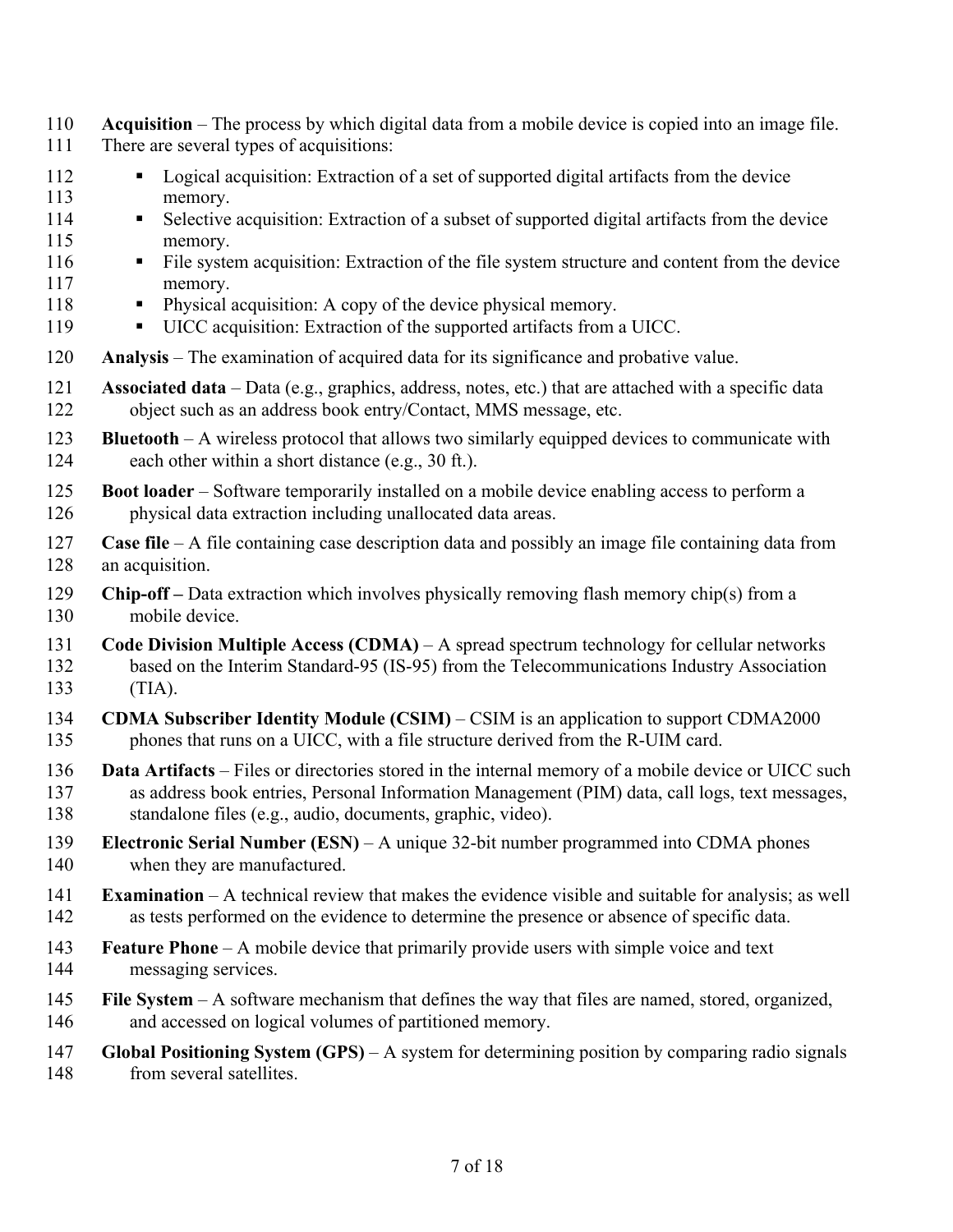- 149 **Global System for Mobile Communications (GSM)**  A set of standards for second generation, 150 cellular networks currently maintained by the 3rd Generation Partnership Project (3GPP).
- 151 **Internal Memory (IM)**  Volatile and non-volatile storage space for user data.
- 152 **Instant Messages –** A facility for exchanging messages in real-time with other people over the 153 Internet and tracking the progress of a given conversation.
- 154 **Integrated Circuit Card ID (ICCID)** The unique serial number assigned to, maintained within, 155 and usually imprinted on the UICC.
- 156 **International Mobile Equipment Identity (IMEI)**  A unique identification number programmed 157 into GSM and UMTS mobile devices.
- 159 mobile phone subscriber, which is maintained on a UICC. 158 **International Mobile Subscriber Identity (IMSI)** – A unique number associated with every GSM
- 160 **Joint Test Action Group (JTAG)**  A method for performing a physical data extraction involving

161 connecting to Test Access Ports (TAPs) of supported devices and instructing the processor to 162 transfer the raw data stored on memory chips.

- 164 location, continuously maintained on the UICC when the phone is active and saved whenever 163 **Location Information (LOCI)** – The Location Area Identifier (LAI) of the phone's current
- 165 the phone is turned off.
- 166 **Logical acquisition:** A bit-by-bit copy of active storage objects (e.g., Address book, Personal 167 Information Management data, Call logs, text messages, stand-alone data files) that reside on a 168 logical store (e.g., a file system partition).
- 170 file, e.g., a binary bit-stream image of a digital device memory from a JTAG or chip-off acquisition, or may be embedded in another file, e.g., embedded in a case file. 169 **Image File** – A file created from the data present on a mobile device. This may be a stand-alone
- 171 acquisition, or may be embedded in another file, e.g., embedded in a case file. 172 **Mobile Device Tool (MDT)** –A tool capable of presenting and possibly acquiring the contents of 173 the internal memory of a mobile device.
- 174 **Mobile Devices** A hand-held device that has a display screen with touch input and/or a keyboard 175 and may provide users with telephony capabilities. *Mobile devices* are used for both, phones and 176 tablets, throughout this document.
- 177 **Mobile Equipment Identity (MEID)** An ID number that is globally unique for CDMA mobile 178 phones that identifies the device to the network and can be used to flag lost or stolen devices.
- 179 **Mobile Subscriber Integrated Services Digital Network (MSISDN)**  The international 180 telephone number assigned to a cellular subscriber.
- 181 **Multimedia Messaging Service (MMS)** An accepted standard for messaging that lets users send 182 and receive messages formatted with text, graphic, audio, and video clips.
- 183 **Personal Information Management (PIM) Applications** A core set of applications that provide 184 the electronic equivalents of such items as an agenda, address book, notepad, and reminder list.
- 186 calendar, notes, memos, and reminders maintained on a mobile device. 185 **Personal Information Management (PIM) Data** – The set of data types such as contacts,
- 187 **Physical acquisition:** A bit-by-bit acquire of the mobile device internal memory. This allows 188 recovery of more deleted data than a logical or file system data acquisition.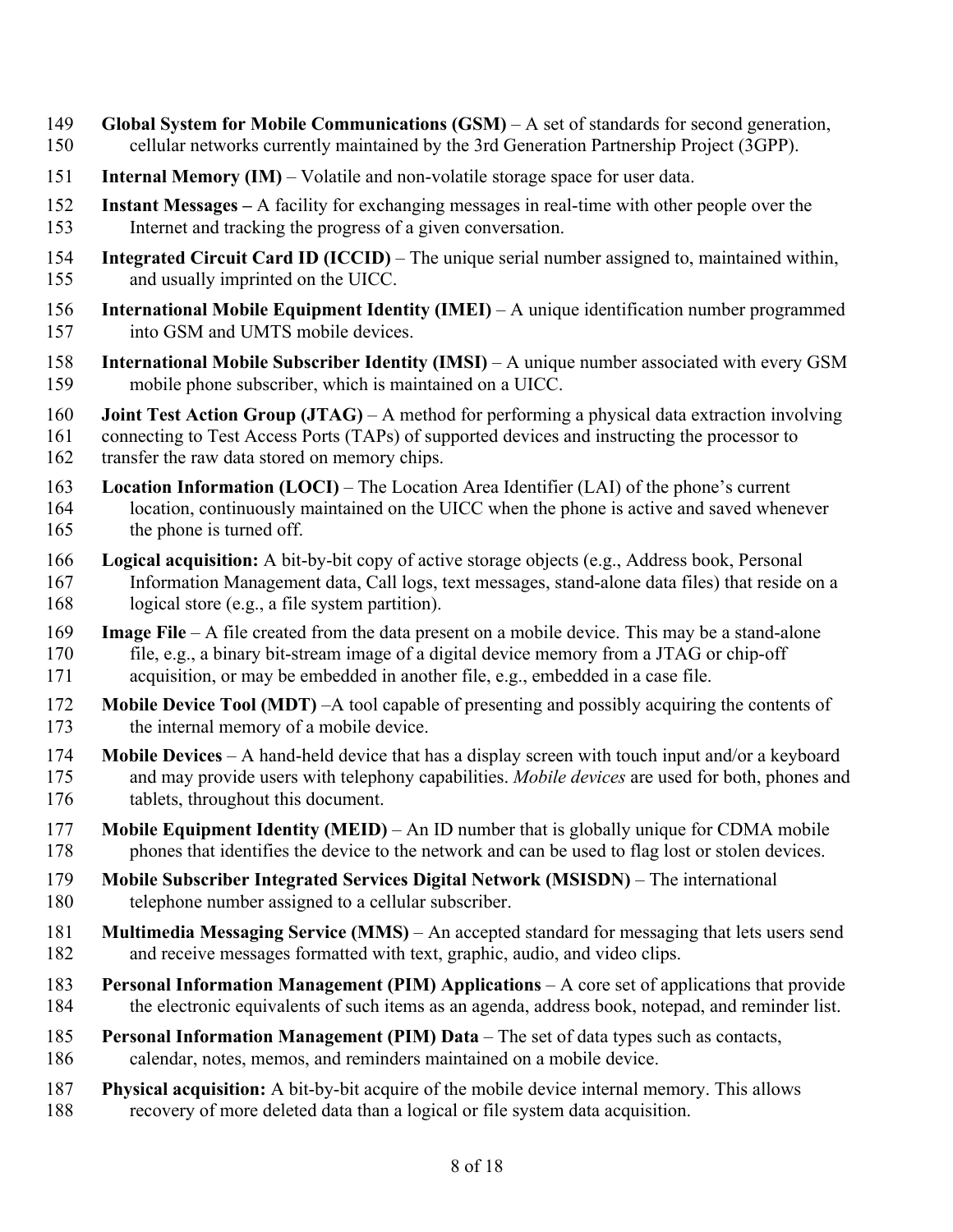- 189 **Personal Identification Number (PIN)**  A number that is 4 to 8 digits in length used to secure 190 mobile devices from unauthorized access.
- 191 **Personal Unblocking Key (PUK)** A key used to regain access to a Universal Integrated Circuit 192 Card (UICC) whose PIN attempts have been exhausted.
- 193 **Removable User Identity Module (R-UIM)** A card developed for cdmaOne/CDMA2000 194 handsets that extends the GSM SIM card to CDMA phones and networks.
- 195 **Short Message Service (SMS)**  A cellular network facility that allows users to send and receive 196 text messages made up of alphanumeric characters on their handset.
- 197 **Smart phone** A full-featured mobile phone that provides users with personal computer like Internet connectivity and email. 198 functionality by incorporating PIM applications, native, hybrid and web applications, enhanced
- 199 Internet connectivity and email. 200 **Stand-alone data** Data (e.g., audio, documents, graphic, video) that is not associated with or has 201 not been transferred to the device via MMS message.
- 202 **Subscriber Identity Module (SIM)**  A smart card chip specialized for use in GSM equipment.
- 203 **Supported Data Artifacts** Data artifacts (e.g., subscriber, equipment information, PIM data, text 204 messages, stand-alone data, MMS messages and associated data) that the mobile device forensic 205 tool has the ability to acquire according to the tool documentation.
- 206 **Universal Integrated Circuit Card (UICC)**  An integrated circuit card that securely stores the 207 international mobile subscriber identity (IMSI) and the related cryptographic key used to 208 identify and authenticate subscribers on mobile devices. A UICC may be referred to as a: SIM, 209 USIM, RUIM or CSIM, and is used interchangeably with those terms.
- 210 **UMTS Subscriber Identity Module (USIM)** A module similar to the SIM in GSM/GPRS 211 networks, but with additional capabilities suited to 3G networks.
- 212 **User data** Data stored in the memory of a mobile device.
- 213 **Volatile Memory** Memory that loses its content when power is turned off or lost.
- 214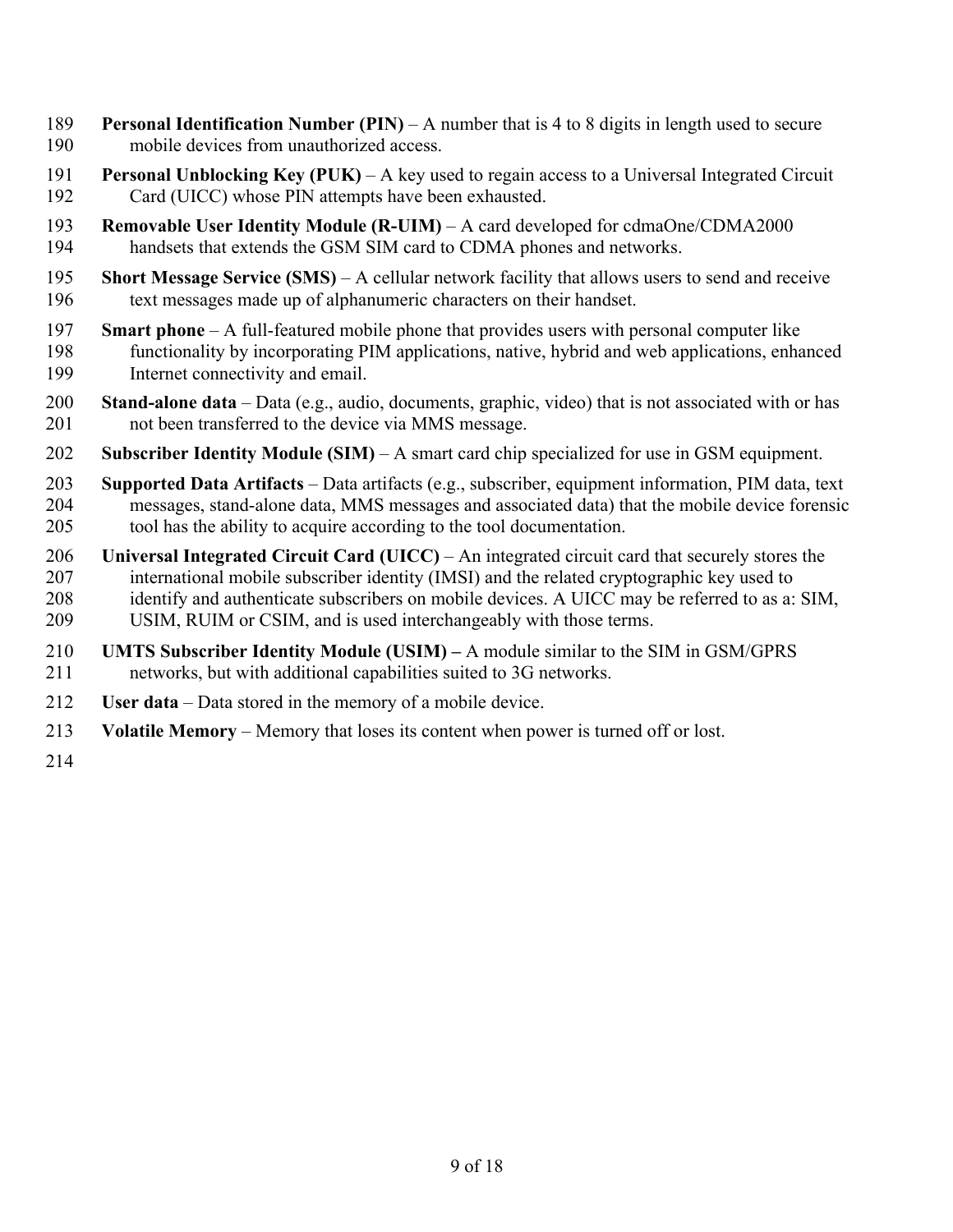# 215 **5 Background**

216

# 217 **5.1 Mobile Device Characteristics – Internal Memory**

 218 Mobile devices contain both volatile and non-volatile memory. Volatile memory (i.e., RAM) is used 219 for dynamic storage and its contents are lost when power is drained from the mobile device. Non- 220 volatile memory is persistent as its contents are not affected by loss of power or overwriting data upon 221 reboot. For example, solid-state drives (SSD) that stores persistent data on solid-state flash memory.

222

 223 Although data present on mobile devices may be stored in a proprietary format, forensic tools tailored 224 for mobile device acquisition should minimally be able to perform a logical acquisition for supported 225 devices and provide a report of the data present in the internal memory. Tools that possess a low-level 226 understanding of the proprietary data format for a specific device may provide examiners with the 227 ability to perform a physical acquisition and generate reports in a meaningful (i.e., human-readable) 228 format.

229

# 230 **5.2 Identity Module (UICC) Characteristics**

 231 Identity modules (commonly known as SIM cards or UICC) are used with mobile devices that 232 interoperate with GSM cellular networks. Under the GSM framework, a mobile device is referred to 233 as a Mobile Station and is partitioned into two distinct components: the UICC and the Mobile 234 Equipment (ME). A UICC, commonly referred to as an identity module (e.g., Subscriber Identity 236 [CSIM]), is a removable component that contains essential information about the subscriber. The ME 237 and the radio handset portion cannot fully function without a UICC. The UICC's main purpose is 238 authenticating the user of the mobile device to the network providing access to subscribed services. 239 The UICC also offers storage for personal information, such as phonebook entries, text messages, last 235 Module [SIM], Universal Subscriber Identity Module [USIM], CDMA Subscriber Identity Module

- 240 numbers dialed (LND) and service-related information.
- 241 A preset number of attempts (usually three) are allowed for providing the correct PIN code to the
- 242 UICC before further attempts are blocked completely, rendering communications inoperative. Only
- 243 by providing a correct PIN Unblocking Key (PUK) may the value of a PIN and its counter be reset
- 244 on the UICC. If the number of attempts to enter the correct PUK value exceeds a set limit, normally
- 245 ten, the card becomes blocked permanently. The PUK for a UICC may be obtained from the service
- 246 provider or network operator by providing the identifier of the UICC (i.e., Integrated Circuit Chip 247 Identifier or ICCID). The ICCID is normally imprinted on the front of UICC, but may also be read
- 248 from an element of the file system.
- 249 Due to the GSM  $11.11<sup>1</sup>$  standard, mobile device forensic tools designed to extract data from a UICC 250 either internally or with an external Personal Computer/Smart Card (PC/SC) reader, should be able 251 to properly acquire, decode, and present data in a human-readable format. A limited amount of 252 information may be stored on UICCs such as Abbreviated Dialing Numbers (ADNs), Last Numbers
- 253 Dialed (LND), SMS messages, subscriber information (e.g., IMSI), and location information (i.e.,
- 254 Location Information [LOCI], General Packet Radio Service Location [GPRSLOCI]).
- 255

 $\overline{a}$ 1 http://www.ttfn.net/techno/smartcards/gsm11-11.pdf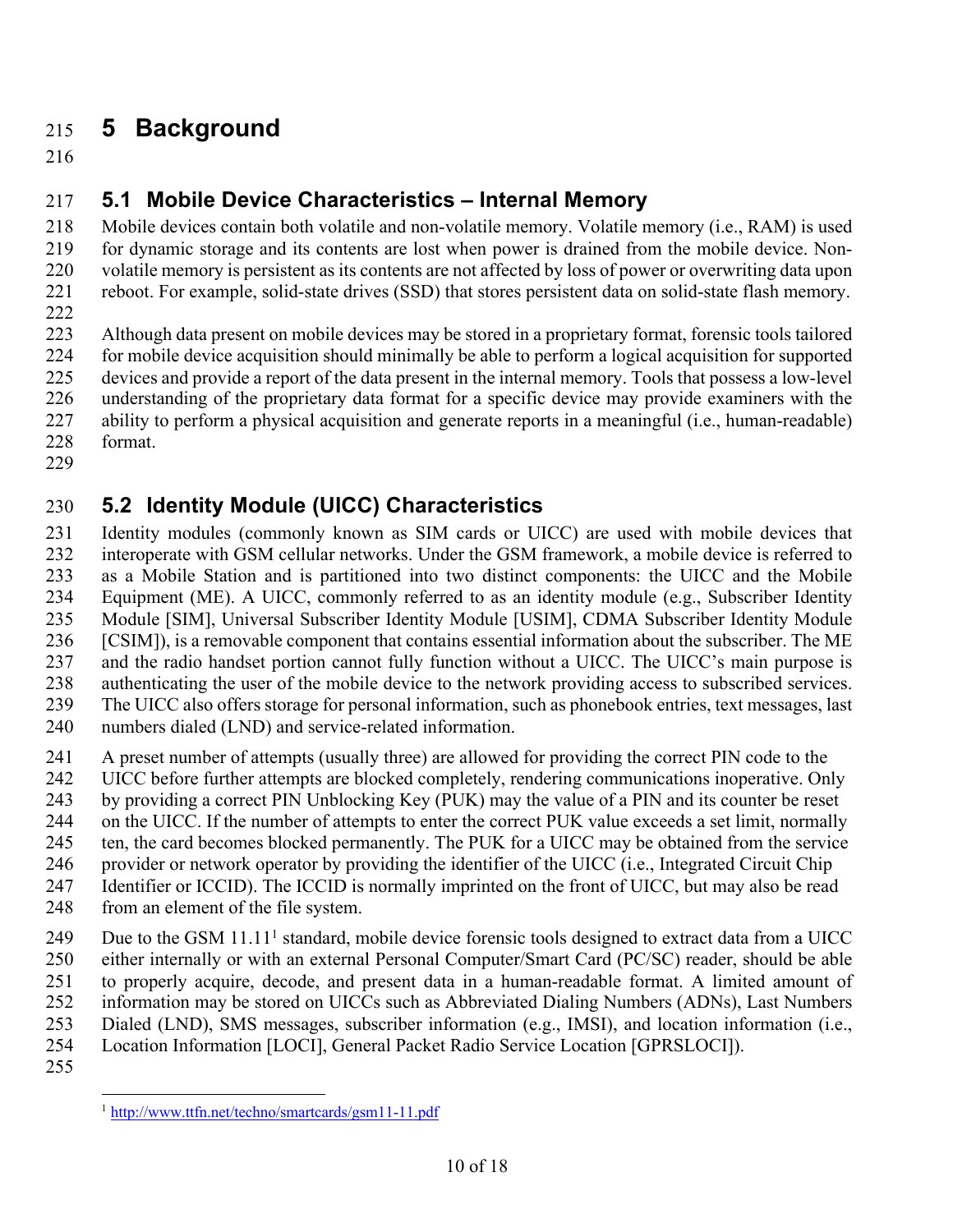### 256 **5.3 Extractable Digital Artifacts**

 257 The amount and richness of data contained on mobile devices varies based upon the manufacturer 258 and OS. Installed applications provide investigators with a rich repository of data that can be relevant 259 to an investigation. However, there is a core set of data that mobile device forensic tools can recover 260 that remains constant across most mobile devices. Tools should have the ability to recover the 261 following supported data artifacts stored in the device's internal memory and UICC memory outlined 262 in sections 5.3.1 and 5.3.2.

11 of 18

263

#### 264 **5.3.1 Internal Memory Artifacts**

- 265 Subscriber and equipment identifiers: IMEI, MEID/ESN
- 266 PIM data: address book/phonebook/contacts, calendar, memos, etc.
- 267 Call logs: incoming, outgoing, missed
- 268 Text messages: SMS, MMS (audio, graphic, video)
- 269 Instant messages
- 270 Stand-alone files: audio, documents, graphic, video
- 271 Electronic mail
- 272 Web activity: history, bookmarks
- 273 GPS / Geo-location related data: longitude and latitude coordinates
- 274 Social media related data
- 275

#### 276 **5.3.2 UICC Memory Artifacts**

- 277 Service Provider Name (SPN)
- 278 Integrated Circuit Card Identifier (ICCID)
- 279 International Mobile Subscriber Identity (IMSI)
- 280 Mobile Subscriber International ISDN Number (MSISDN)
- 281 Abbreviated Dialing Numbers (ADNs)
- 282 Last Numbers Dialed (LND)
- 283 Text messages (SMS)
- 284 Location (LOCI, GPRSLOCI)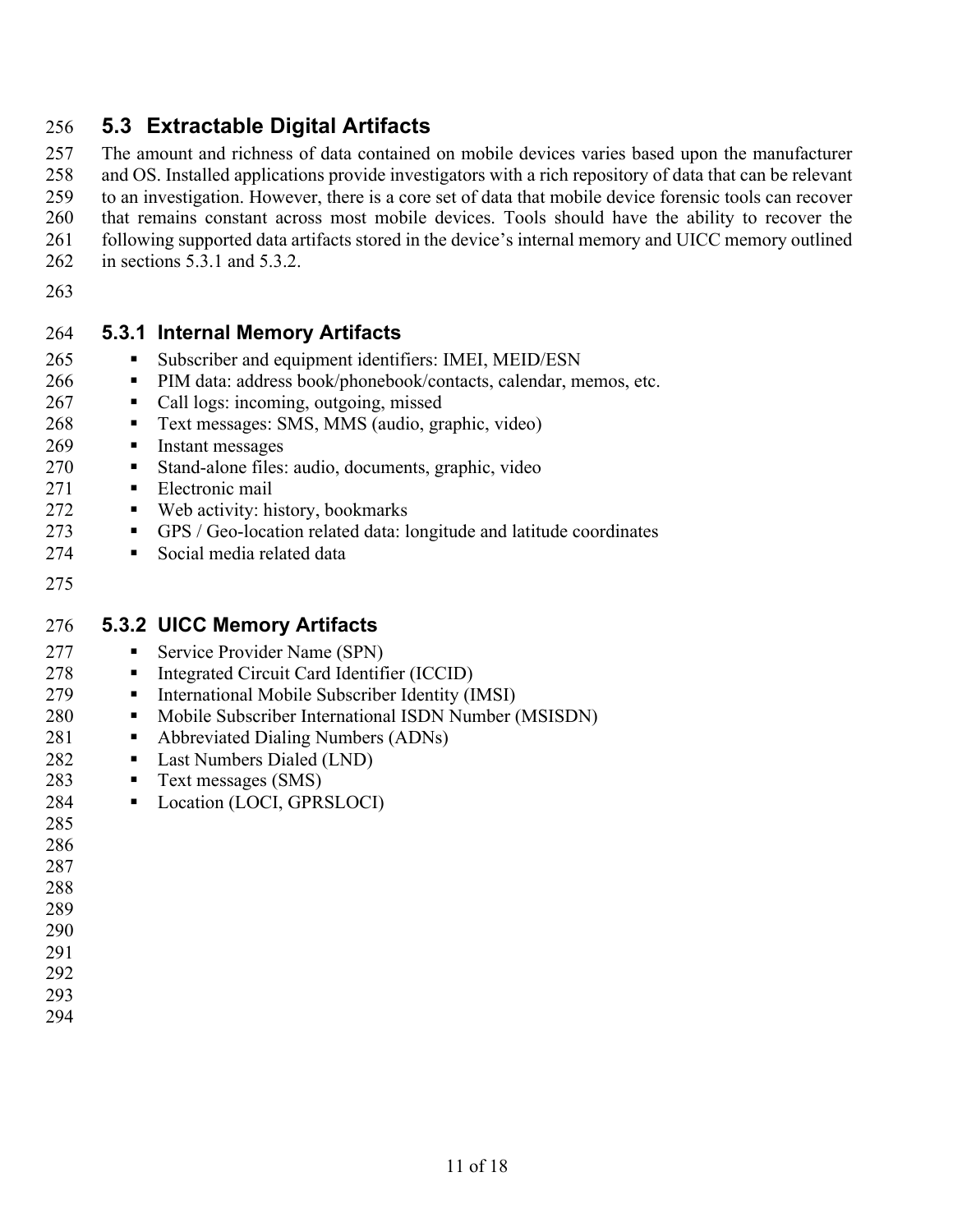# 295 **6 Requirements & Test Assertions**

296 This section lists the mobile device forensic tool requirements that are tested. Each requirement is 297 followed by a set of one or more test assertions, statements that can be checked after a test case is 298 performed. There are requirements for core features that all tools must meet and also requirements 299 for optional features. The requirements for optional features only apply if the tool supports the

300 feature. 301

## 302 **6.1 Requirements for Core Features**

- 303 304 The following requirments define the essential elements of a mobile acquisition tool.
- 305 **MDT-CR-01.** A mobile device forensic tool extracts and presents all supported data artifacts from a 306 mobile device image file.
- 307 **MDT-CA-01.** The tool presents all subscriber and equipment information available from an 308 image file.
- 309 **MDT-CA-02.** The tool presents all PIM (address book, calendar & notes) data available 310 from an image file.
- 311 **MDT-CA-03.** The tool presents all call data (call type (incoming, outgoing, missed), date-312 time stamps, duration) available from an image file.
- 313 **MDT-CA-04.** The tool presents all message (SMS, MMS & instant messages) data 314 available from an image file.
- 315 **MDT-CA-05.** The tool presents all stand-alone (audio, documents, graphic & video,) files 316 available from an image file.
- 317 **MDT-CA-06.** The tool presents all browsing (history & bookmarks) data available from an 318 image file.
- 319 **MDT-CA-07.** The tool presents all email data available from an image file.
- 320 **MDT-CA-08.** The tool presents all social media application data available from an image 321 file.
- 322 **MDT-CA-09.** The tool presents all geo-location application data available from an image 323 file. 324
- 325 **MDT-CR-02.** The tool renders text correctly.
- 326 **MDT-CA-10.** Presented text is rendered with the correct character glyphs.
- 328 **MDT-CR-03.** A mobile device forensic tool does not modify a mobile device image file being examined. 327
- 329 examined.<br>330 **MDT-CA-11.** The tool does not modify an image file.
- 332 **MDT-CR-04.** A mobile device forensic tool notifies the tool user if a mobile device image file has 331 333 been modified.
- 334 **MDT-CA-12.** If an image file is modified, the tool notifies the user that a change has been 335 made to the image file.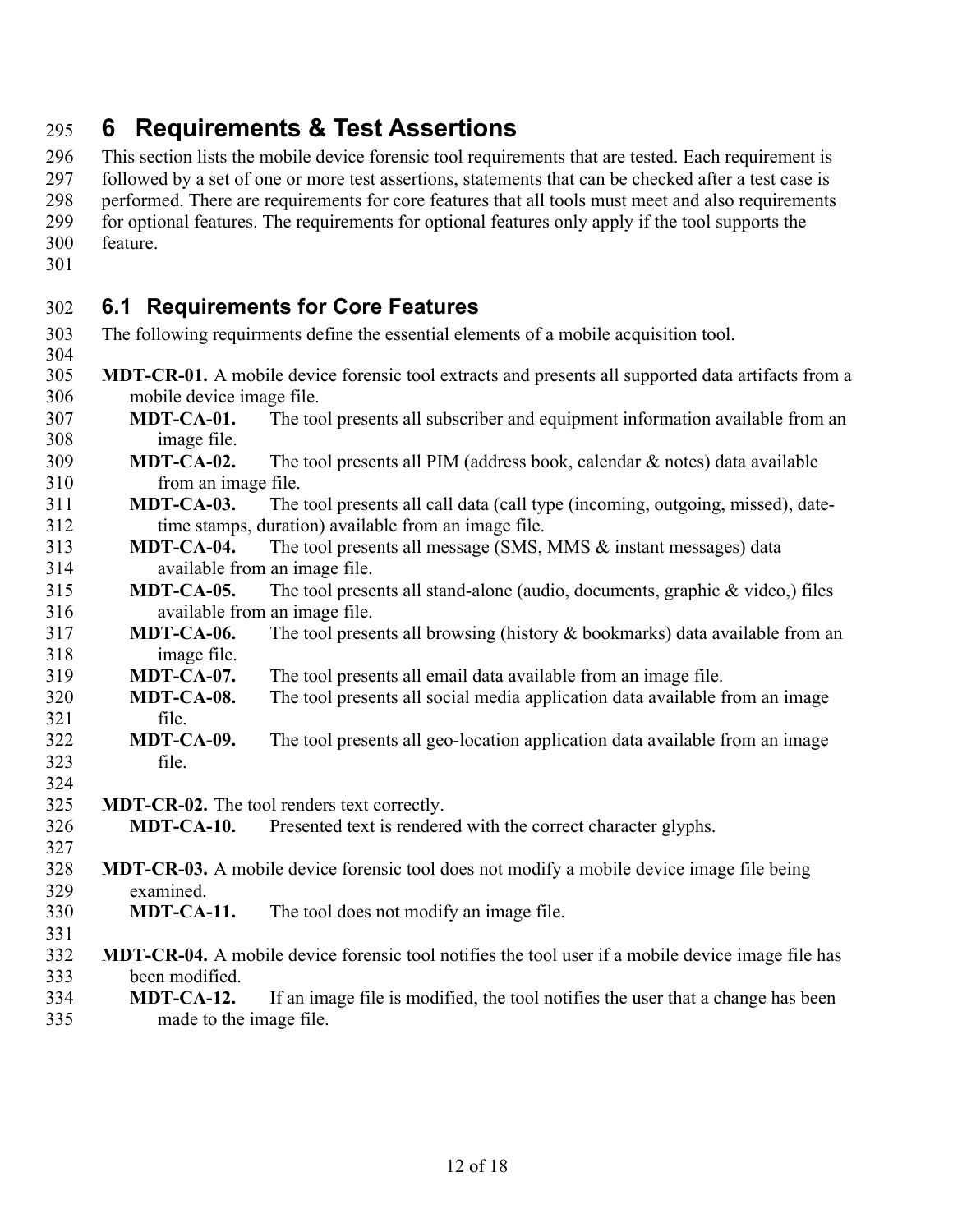| 336        | 6.2 Requirements for Optional Features                                                                                            |
|------------|-----------------------------------------------------------------------------------------------------------------------------------|
| 337        | This section lists requirements for optional tool features. If a tool provides the defined feature, the                           |
| 338        | tool is tested for conformance to the requirements for the feature. If the tool does not support the                              |
| 339        | feature, the requirement does not apply.                                                                                          |
| 340        | The following optional features are identified:                                                                                   |
| 341        |                                                                                                                                   |
| 342        | 6.2.1 Image File Creation                                                                                                         |
| 343        | The following requirements and test assertions only apply if a mobile device forensic tool supports                               |
| 344        | acquisition of a supported mobile device.                                                                                         |
| 345        |                                                                                                                                   |
| 346        | <b>MDT-RO-01.</b> A mobile device forensic tool creates an image file from a physical memory                                      |
| 347        | acquisition (e.g., boot loader).                                                                                                  |
| 348        | <b>MDT-AO-01.</b> An image file is created of physical memory.                                                                    |
| 349        |                                                                                                                                   |
| 350        | <b>MDT-RO-02.</b> A mobile device forensic tool creates an image file from a logical acquisition of all                           |
| 351        | supported memory artifacts.                                                                                                       |
| 352        | An image file is created containing supported memory artifacts.<br><b>MDT-AO-02.</b>                                              |
| 353        |                                                                                                                                   |
| 354<br>355 | <b>MDT-RO-03.</b> A mobile device forensic tool creates an image file from a logical acquisition of<br>selected memory artifacts. |
| 356        | An image file is created containing selected artifacts.<br><b>MDT-AO-03.</b>                                                      |
| 357        |                                                                                                                                   |
| 358        | <b>MDT-RO-04.</b> A mobile device forensic tool creates an image file from an acquisition of the mobile                           |
| 359        | device file system.                                                                                                               |
| 360        | MDT-AO-04.<br>An image file is created of the device file system.                                                                 |
| 361        |                                                                                                                                   |
| 362        | <b>MDT-RO-05.</b> A mobile device forensic tool notifies the user if there is a failure to access a                               |
| 363        | connected mobile device.                                                                                                          |
| 364        | The user is notified if the tool fails to establish a connection or acquire data<br><b>MDT-AO-05.</b>                             |
| 365        | from a connected mobile device.                                                                                                   |
| 366        |                                                                                                                                   |
| 367        | <b>MDT-RO-06.</b> A mobile device forensic tool notifies the user if an acquisition is interrupted before                         |
| 368        | completion.                                                                                                                       |
| 369        | <b>MDT-AO-06.</b><br>The user is notified if an acquisition is disrupted.                                                         |
| 370        |                                                                                                                                   |
| 371        | 6.2.2 UICC Access, Acquisition and Presentation                                                                                   |
| 372        | The following requirements and test assertions only apply if a mobile device forensic tool supports                               |
| 373        | acquisition and presentation of data from a UICC.                                                                                 |
| 374        |                                                                                                                                   |
| 375        | <b>MDT-RO-07.</b> A mobile device forensic tool allows access to a locked UICC via PIN code and                                   |
| 376        | PUK code.                                                                                                                         |
| 377        | <b>MDT-AO-07.</b><br>A mobile device forensic tool provides a count of remaining authentication                                   |
| 378        | attempts for a locked UICC acquisition if an incorrect PIN is entered.                                                            |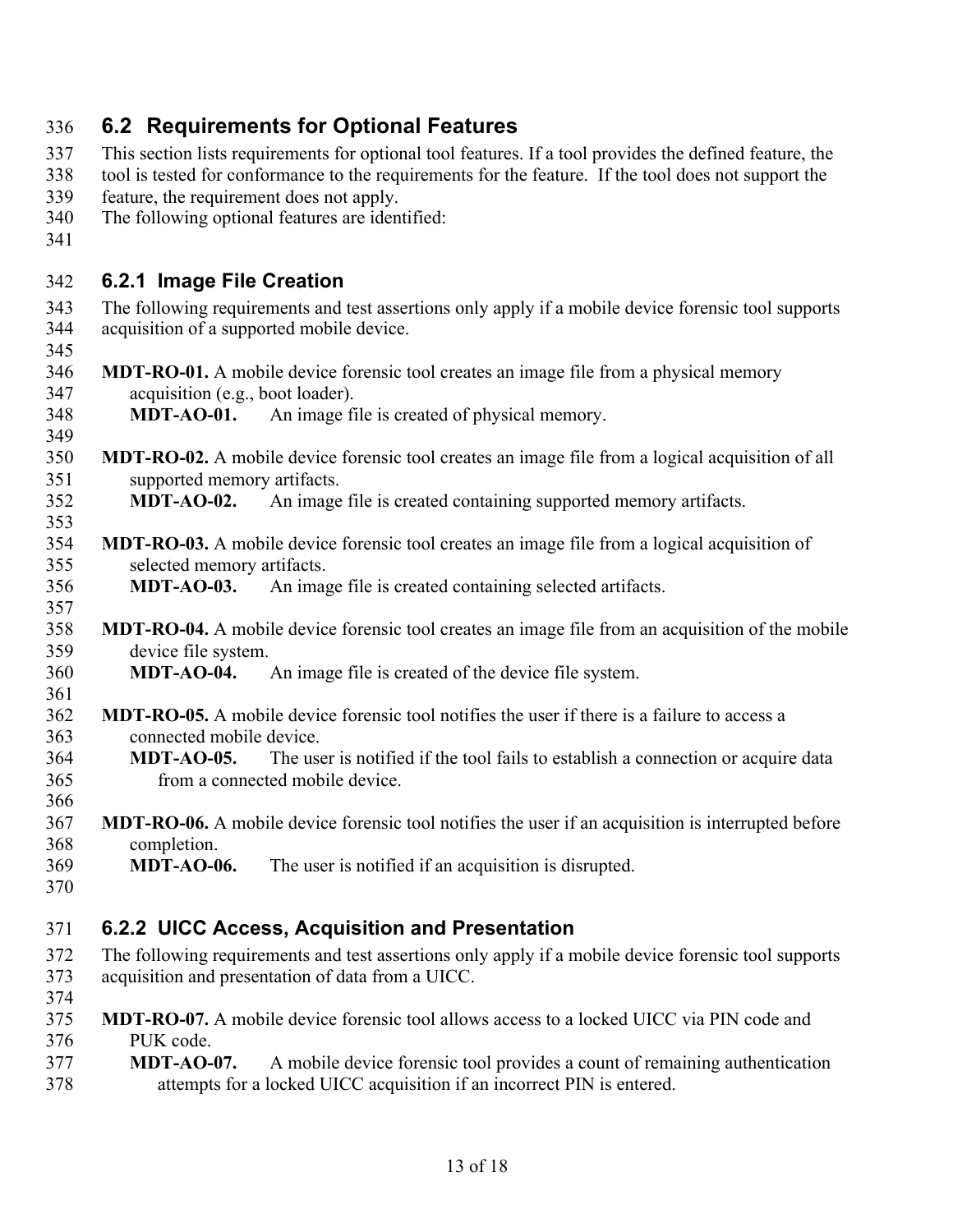391 **MDT-RO-09.** A mobile device forensic tool extracts and presents all supported data artifacts from a 393 **MDT-AO-12.** A mobile device forensic tool presents Service Provider Name (SPN) from a 395 **MDT-AO-13.** A mobile device forensic tool presents Integrated Circuit Card Identifier 397 **MDT-AO-14.** A mobile device forensic tool presents International Mobile Subscriber 399 **MDT-AO-15.** A mobile device forensic tool presents Mobile Subscriber International ISDN 401 **MDT-AO-16.** A mobile device forensic tool presents Abbreviated Dialing Numbers (ADNs) 403 **MDT-AO-17.** A mobile device forensic tool presents Last Numbers Dialed (LND) from a 405 **MDT-AO-18.** A mobile device forensic tool presents Text messages (SMS) from a UICC 407 **MDT-AO-19.** A mobile device forensic tool presents Location (LOCI, GPRSLOCI) from a 379 **MDT-AO-08.** A mobile device forensic tool unlocks a locked UICC if the correct PIN code 380 is given to the tool. 381 **MDT-AO-09.** A mobile device forensic tool provides the examiner with a count of 382 remaining authentication attempts for a locked UICC acquisition if an incorrect PUK code is 383 entered. 384 **MDT-AO-10.** A mobile device forensic tool unlocks a locked UICC that has been given the 385 maximum number of incorrect PIN codes if the correct PUK code is given to the tool. 386 387 **MDT-RO-08.** A mobile device forensic tool creates an image file from an acquisition of an 388 unlocked UICC. 389 **MDT-AO-11.** An image file is created containing supported UICC artifacts. 390 392 UICC image file. 394 UICC image file. 396 (ICCID) from a UICC image file. 398 Identity (IMSI) from a UICC image file. 400 Number (MSISDN) from a UICC image file. 402 from a UICC image file. 404 UICC image file. 406 image file. 408 UICC image file.

### 409 **6.2.3 Deleted Data Artifacts Recovery**

- 410 A forensic tool recover deleted data artifacts dependent upon its capability. 411
- 412 **MDT-RO-10.** A mobile device forensic tool presents recoverable deleted artifacts.
- 414 supports data recovery then the tool presents the recovered deleted items. 413 **MDT-AO-20.** If an image file contains recoverable deleted data artifacts and the tool

# 415 **7 Mobile Device Test Cases**

- 416 The actual test cases selected depends on the tool features supported for a particular mobile device.
- 417 For example, a tablet would not usually have call logs, but a phone would. A given phone might or
- 418 might not have a UICC. A given tool may not support particular image file acquisition types and
- 419 possibly no acquisitions at all but provide analysis capabilities of mobile device images.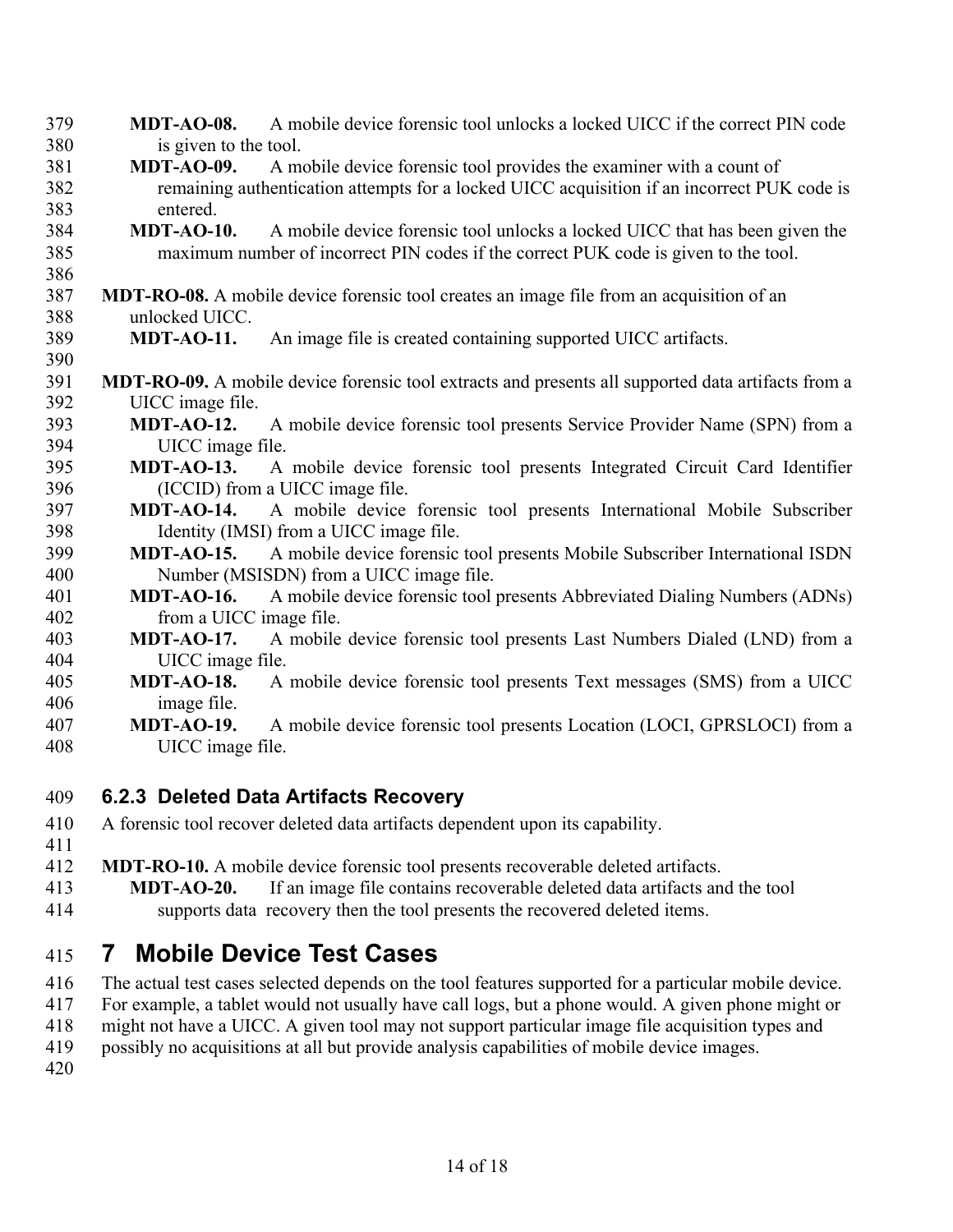| 421 | If a mobile device forensic tool supports selective logical acquisition then the three variations of    |
|-----|---------------------------------------------------------------------------------------------------------|
| 422 | ONE, SUBSET and SELECTED should be done. A challenge of selected acquisition is the large               |
| 423 | number of possible combinations that could be tested. The compromise between the time required          |
| 424 | to run a large number of different combinations and expending a reasonable amount of time is to         |
| 425 | use three selection set variations (ONE, SUBSET and SELECTED) for each device tested, but use a         |
| 426 | different selection sets for each device. The selection sets for each variation are as follows:         |
| 427 | Variation SELECTED: Select all supported data items. Do this for each device tested.<br>п               |
| 428 | Variation ONE: Select just one supported data item. Select a different data item for each<br>п          |
| 429 | device tested. If there are more devices than data items, then repeat selected data items.              |
| 430 | Variation SUBSET: Select a subset of supported data items. Use a different one of the<br>$\blacksquare$ |
| 431 | following patterns for each device, the expectation is to select about a third to a half of the         |
| 432 | data items for each tested device. If you have more devices than there are patterns you will            |
| 433 | need to repeat patters already used, just use all the patterns approximately an equal number            |
| 434 | of times:                                                                                               |
| 435 | Mentally number the supported data items: $1, 2, 3, \ldots$ select the odd numbered items.<br>$\circ$   |
| 436 | Mentally number the supported data items: $1, 2, 3, \ldots$ select the even numbered<br>$\circ$         |
| 437 | items.                                                                                                  |
| 438 | Mentally number the supported data items: $1, 2, 3, \ldots$ select every third item starting<br>$\circ$ |
| 439 | with item 2.                                                                                            |
| 440 | Select the first half of the supported items.<br>$\circ$                                                |
| 441 | Select the last half of the supported items.<br>$\circ$                                                 |
| 442 |                                                                                                         |
| 443 | Disruption notification.<br><b>MDT-01.</b>                                                              |
| 444 | This test case only applies for acquisition types supported by the tool. Begin an acquisition, wait     |
| 445 | a suitable time interval and then disrupt the connection to the mobile device. There can be case        |
| 446 | variations for each acquisition type:                                                                   |
| 447 | MDT-01-LOG for logical acquisition<br>Ξ                                                                 |
| 448 | MDT-01-ONE for selective acquisition of one data item<br>п                                              |
| 449 | MDT-01-SUBSET for selected acquisition of subset of data items<br>п                                     |
| 450 | MDT-01-SELECTED for selected acquisition of all supported data items<br>Ξ                               |
| 451 | MDT-01-FILE for file system acquisition<br>Ξ                                                            |
| 452 | MDT-01-PHY for physical acquisition<br>п                                                                |
| 453 |                                                                                                         |
| 454 | <b>Test Assertions:</b>                                                                                 |
| 455 | MDT-AO-06 The user is notified if an acquisition is disrupted.                                          |
| 456 |                                                                                                         |
| 457 | <b>MDT-02.</b><br>Create an image file.                                                                 |
| 458 | Acquire data from a mobile device. This test case only applies for acquisition types supported          |
| 459 | by the tool. If the tool supports selective logical acquisition then all of the three selective         |
| 460 | acquisition variations should be run (ONE, SUBSET and SELECTED). There can be case                      |
| 461 | variations for the different acquisition types:                                                         |
| 462 |                                                                                                         |
| 463 | MDT-02-LOG for logical acquisition<br>Ξ                                                                 |
| 464 | MDT-02-ONE for selective acquisition of one data item<br>п                                              |
| 465 | MDT-02-SUBSET for selected acquisition of subset of data items<br>Е                                     |
| 466 | MDT-02-SELECTED for selected acquisition of all supported data items<br>п                               |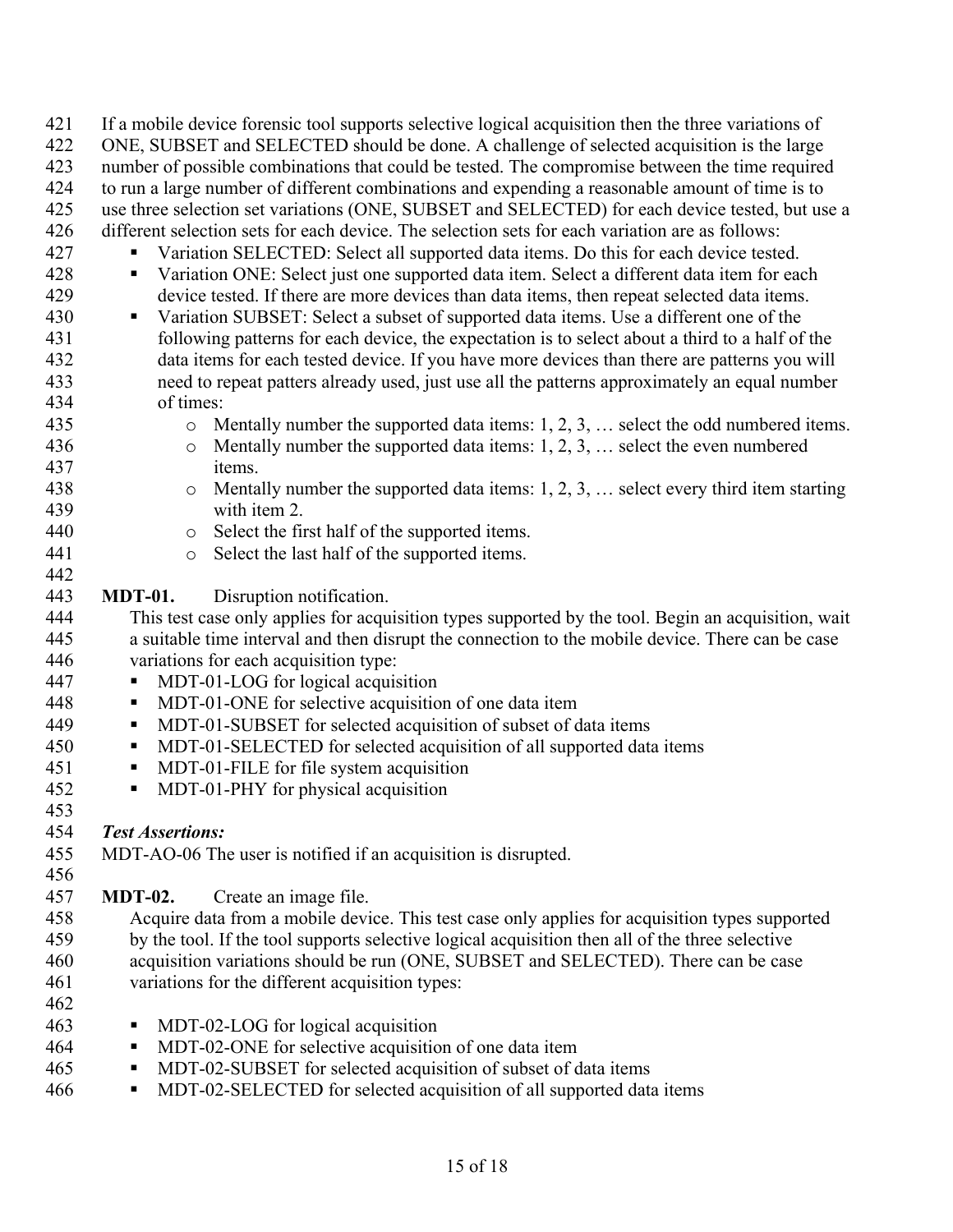- 467 MDT-02-FILE for file system acquisition
- 468 MDT-02-PHY for physical acquisition
- 469

470 *Test Assertions (only one of the first 4 applies depending of the variation):* 

- 471 MDT-AO-01 An image file is created of physical memory. (PHY)
- 472 MDT-AO-02 An image file is created containing supported memory artifacts. (LOG)
- 473 MDT-AO-03 An image file is created containing selected artifacts. (ONE, SUBSET and
- 474 SELECTED)
- 475 MDT-AO-04 An image file is created of the device file system. (FILE)
- 476 MDT-AO-05 The user is notified if the tool fails to establish a connection or acquire data from a
- 477 connected mobile device.
- 478 479

#### 480 **MDT-03.** View artifacts from an image file.

- 481 View data acquired from a mobile device to an image file. Open an image file and try to view 482 the expected data items present. There can be case variations for the different acquisition 483 methods used to create the image file:
- 484 MDT-03-LOG for logical acquisition
- 485 MDT-03-ONE for selective acquisition of one data item
- 486 MDT-03-SUBSET for selected acquisition of subset of data items
- 487 MDT-03-SELECTED for selected acquisition of all supported data items
- 488 MDT-03-FILE for file system acquisition
- 489 MDT-03-PHY for physical boot loader acquisition
- 490 MDT-03-JTAG for JTAG acquisition (acquired via separate hardware device)
- 491 MDT-03-CHIP for Chip-off acquisition (acquired via separate hardware device)
- 492
- 

#### 493<br>494 *Test assertions:*

- file. 495 MDT-CA-01 The tool presents all subscriber and equipment information available from an image
- 496 file.<br>497 MDT-CA-02 The tool presents all PIM (address book, calendar & notes) data available from an 498 image file.
- 499 MDT-CA-03 The tool presents all call data (call type (incoming, outgoing, missed), date-time
- 500 stamps, duration) available from an image file.
- 501 MDT-CA-04 The tool presents all message (SMS, MMS & instant messages) data available from an 502 image file.
- 503 MDT-CA-05 The tool presents all stand-alone (audio, documents, graphic & video,) files available 504 from an image file.
- file. 505 MDT-CA-06 The tool presents all browsing (history & bookmarks) data available from an image
- 506 file.<br>507 MDT-CA-07 The tool presents all email data available from an image file.
- 508 MDT-CA-08 The tool presents all social media application data available from an image file.
- 509 MDT-CA-10 Presented text is rendered with the correct character glyphs.
- 510 MDT-AO-20 If an image file contains recoverable deleted data artifacts and the tool supports data
- 511 recovery then the tool presents the recovered deleted items.
- 512 MDT-CA-11 The tool does not modify an image file.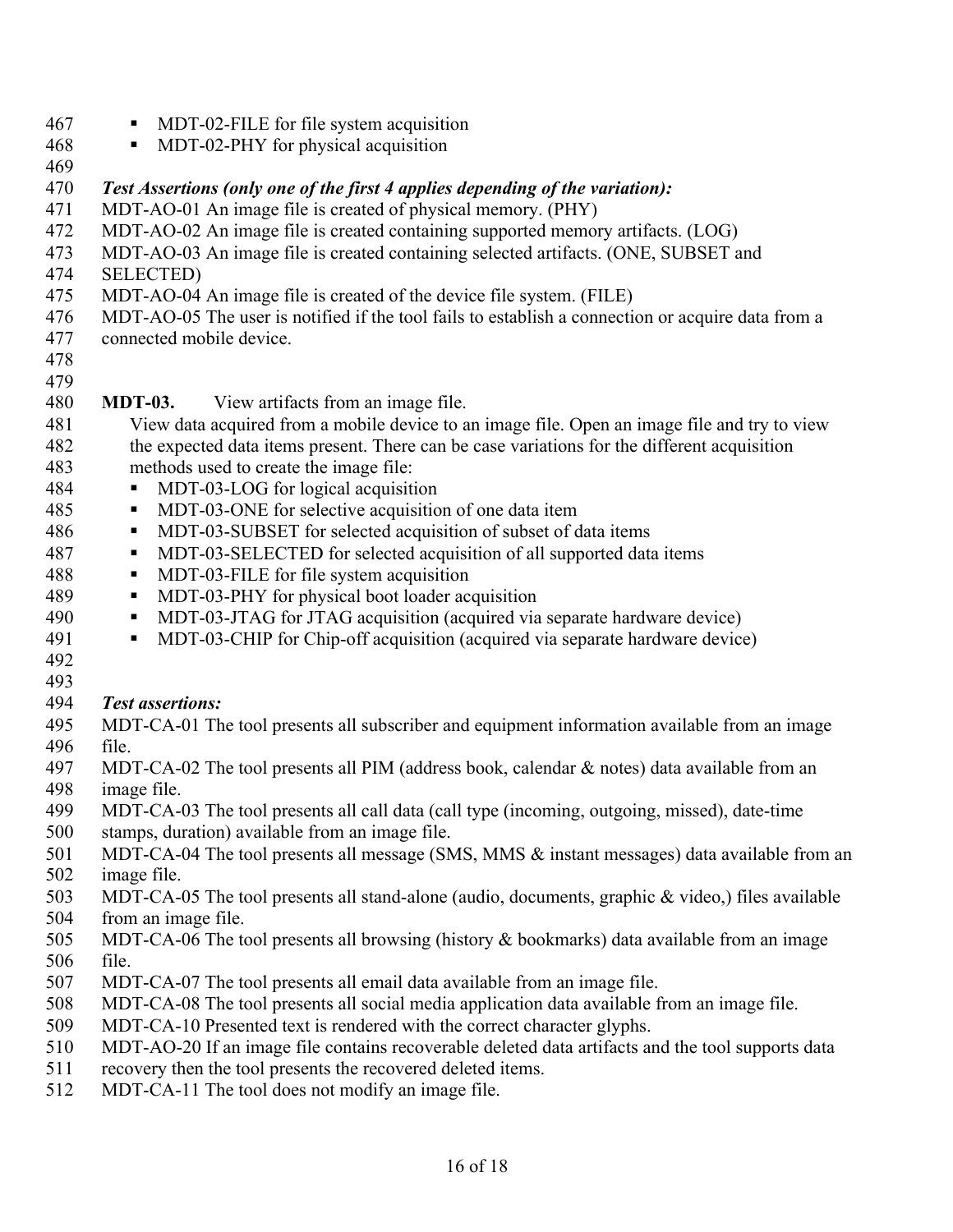- 513 **MDT-04.** Detect change to an image file.
- 514 Make a change to an image file, then open the image file. There can be case variations for the 515 different acquisition types:
- 516 MDT-04-LOG for logical acquisition
- 517 MDT-04-ONE for selective acquisition of one data item
- 518 MDT-04-SUBSET for selected acquisition of subset of data items
- 519 MDT-04-SELECTED for selected acquisition of all supported data items
- 520 MDT-04-FILE for file system acquisition
- 521

531

#### 522 *Test assertions:*

523 MDT-CA-12 If an image file is modified, the tool notifies the user that a change has been made to 524 the image file.

526 **MDT-05.** Unlock a UICC

527 Connect to a locked UICC and attempt to unlock the UICC. There are two variations:

- 528 MDT-05-PIN Unlock with a PIN code a locked UICC.
- 529 MDT-05-PUK Unlock with a PUK code a UICC that has had the maximum number of 530 failed PIN attempts.

#### 532 *Test Assertions for MDT-05-PIN:*

- 533 MDT-AO-07 A mobile device forensic tool provides a count of remaining authentication attempts 534 for a locked UICC acquisition if an incorrect PIN is entered.
- 535 MDT-AO-08 A mobile device forensic tool unlocks a locked UICC if the correct PIN code is given 536 to the tool.
- 537 538 *Test Assertions for MDT-05-PUK:*
- 539 MDT-AO-09 A mobile device forensic tool provides the examiner with a count of remaining
- 540 authentication attempts for a locked UICC acquisition if an incorrect PUK code is entered.
- 541 MDT-AO-10 A mobile device forensic tool unlocks a locked UICC that has been given the
- 542 maximum number of incorrect PIN codes if the correct PUK code is given to the tool. 543
- 544 **MDT-06.** Create UICC image file
- 545 Create a image file of an unlocked UICC.
- 546

549

### 547 *Test assertion:*

- 548 MDT-AO-11 An image file is created containing supported UICC artifacts.
- 550 **MDT-07.** View artifacts from UICC image file
- 551 View acquired artifacts from a UICC.
- 552

#### 553 *Test Assertions:*

- 554 MDT-AO-12 A mobile device forensic tool presents Service Provider Name (SPN) from a UICC
- 555 image file.
- 556 MDT-AO-13 A mobile device forensic tool presents Integrated Circuit Card Identifier (ICCID)
- 557 from a UICC image file.